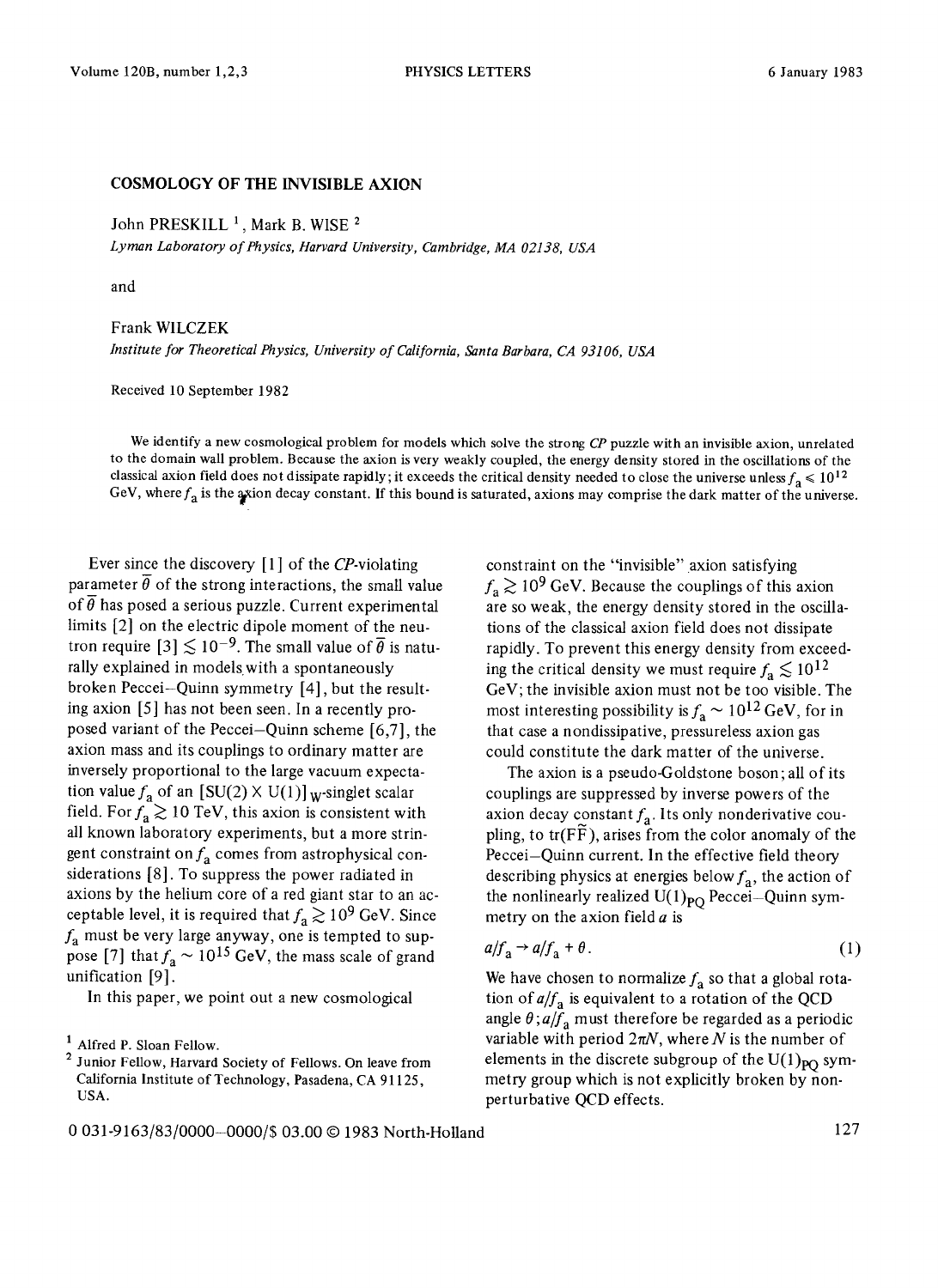In the standard big-bang cosmology, the axion is in thermal equilibrium at temperatures  $T>f_a$ . At temperatures satisfying  $f_a \geq T$  and  $H \geq m_a$ , where H is the Hubble parameter and  $m<sub>a</sub>$  is the axion mass, the axion is decoupled, and behaves like a free massless scalar field. Fluctuations in the angle  $a/f_a$  averaged over a volume  $\lambda^3$  are expected to be of order one if  $\lambda$  exceeds the horizon size t. The fluctuations begin to red-shift away when the wavelength enters the horizon [10]; thereafter, they decay like  $\delta a/f_a \sim \lambda/t$ . Hence  $a/f_a$  is approximately constant over length scales which are smaller than the horizon size, and assumes an arbitrarily chosen value which is typically of order one. In the new inflationary cosmology [ 11 ], the size of a causally connected region is enormous, and the background value of  $a/f_a$  can be effectively constant throughout the universe, provided that the inflation occurs after the spontaneous breakdown of the Peccei-Quinn symmetry. (There *are* fluctuations in the background value, due to the Hawking temperature.) The fluctuations about this background value, generated by reheating, are small.  $^{\pm 1}$ 

The nonderivative couplings of the axion can be described by an effective lagrangian

$$
\mathcal{L} = \frac{1}{2} (\partial_{\mu} a)^2 - f_a^2 m_a^2 F(a/f_a), \tag{2}
$$

where F is a dimensionless function with period  $2\pi$ and the Taylor expansion  $F(x) = \frac{1}{2}x^2 + ...$  (*F* is also a function of the temperature T.) Because  $a/f_a$  is a periodic variable with period  $2\pi N$ , the potential in eq. (2) has  $N$  distinct minima, and if the axion field is at any one of these minima,  $\theta \approx 0$  and the *CP* violation of the strong interactions is acceptably small. However, as noted by Sikivie [12], if  $N > 1$  we expect the axion field to choose different minima in causally disconnected regions of space, giving rise to axion domains separated by walls, in conflict with standard cosmology [13].

 $*$ <sup>1</sup> If the axion fluctuations on all scales are in thermal equilibrium at the reheating temperature  $T_{\rm RH}$ , so that  $\delta a \sim (T_{\rm RH}/\lambda)^{1/2}$  initially, then fluctuations entering the "horizon"  $H^{-1}$  at a lower temperature T are larger than thermal fluctuations by the factor  $T_{\rm RH}/T$ ; thermal equilibrium is not maintained by the expansion for  $\lambda > H^{-1}$ , because the axion is not conformally coupled. Averaging over a "horizon" volume, we have  $\delta a^2/f_a^2 \sim (T_{\rm RH}/f_a)^2$  $\times$  (*H*/*T*). These fluctuations are very small, if  $T_{RG} \le f_a$ and  $H^{-1}$  is much larger than a thermal wavelength.

The problem pointed out by Sikivie can be avoided in various ways. Several authors have shown that it is possible to construct models in which  $N$  is effectively 1, so that there are no domains [ 14]. Furthermore, in the new inflationary cosmology, it is expected that  $a/f_a$  is nearly constant throughout the visible universe, if the inflation occurs after the Peccei-Quinn symmetry is spontaneously broken; it is therefore possible for the entire visible universe to lie within a single domain.

But there is another possible cosmological problem with the axion which has not been discussed previously. Whether or not the axion potential in eq. (2) has multiple vacua, and whether or not the universe has undergone a period of exponential inflation, the expectation value  $\langle a \rangle$  of the axion field has no reason to be at the minimum of the potential when the universe cools to a temperature such that  $H \sim m_a$ . Typically, we expect  $\langle a \rangle \sim f_a$ . Thus, the axion field has a potential energy density of order  $f_a^2m_a^2$ , and begins to oscillate coherently.

There are two mechanisms by which the energy stored in these oscillations can be dissipated  $-$  Hubble expansion and particle production. We will show that, for  $f_a > 10^{13}$  GeV, neither mechanism can prevent the axion energy density from exceeding the critical density needed to close the universe, assuming that  $\langle a \rangle \sim f_a$  initially.

We first neglect particle production and analyze the effect of the Hubble expansion ; it will be shown below that particle production really is negligible. Because the other modes red-shift away rapidly, we consider only the zero-momentum mode of the axion field. For values of  $\langle a \rangle / f_a$  which are somewhat smaller than one, it is reasonable to approximate the potential in eq. (2) by the quadratic term, and the equation satisfied by the zero-momentum mode is

$$
\frac{d^2\langle a\rangle}{dt^2} + \frac{3H(t)}{\Delta} \frac{d\langle a\rangle}{dt} + m_a^2(t)\langle a\rangle = 0.
$$
 (3)

As will be described in more detail below, the axion mass  $m_a$  varies as the temperature changes, so we have allowed it to be time-dependent in eq. (3). If  $H$ and  $\dot{m}_a/m_a$  are small compared to  $m_a$ , eq. (3) has an approximate solution of the form

$$
\langle a \rangle = A(t) \cos(m_a t), \tag{4}
$$

where  $A(t)$  satisfies

$$
d(m_a A^2)/dt = -3H(m_a A^2). \tag{5}
$$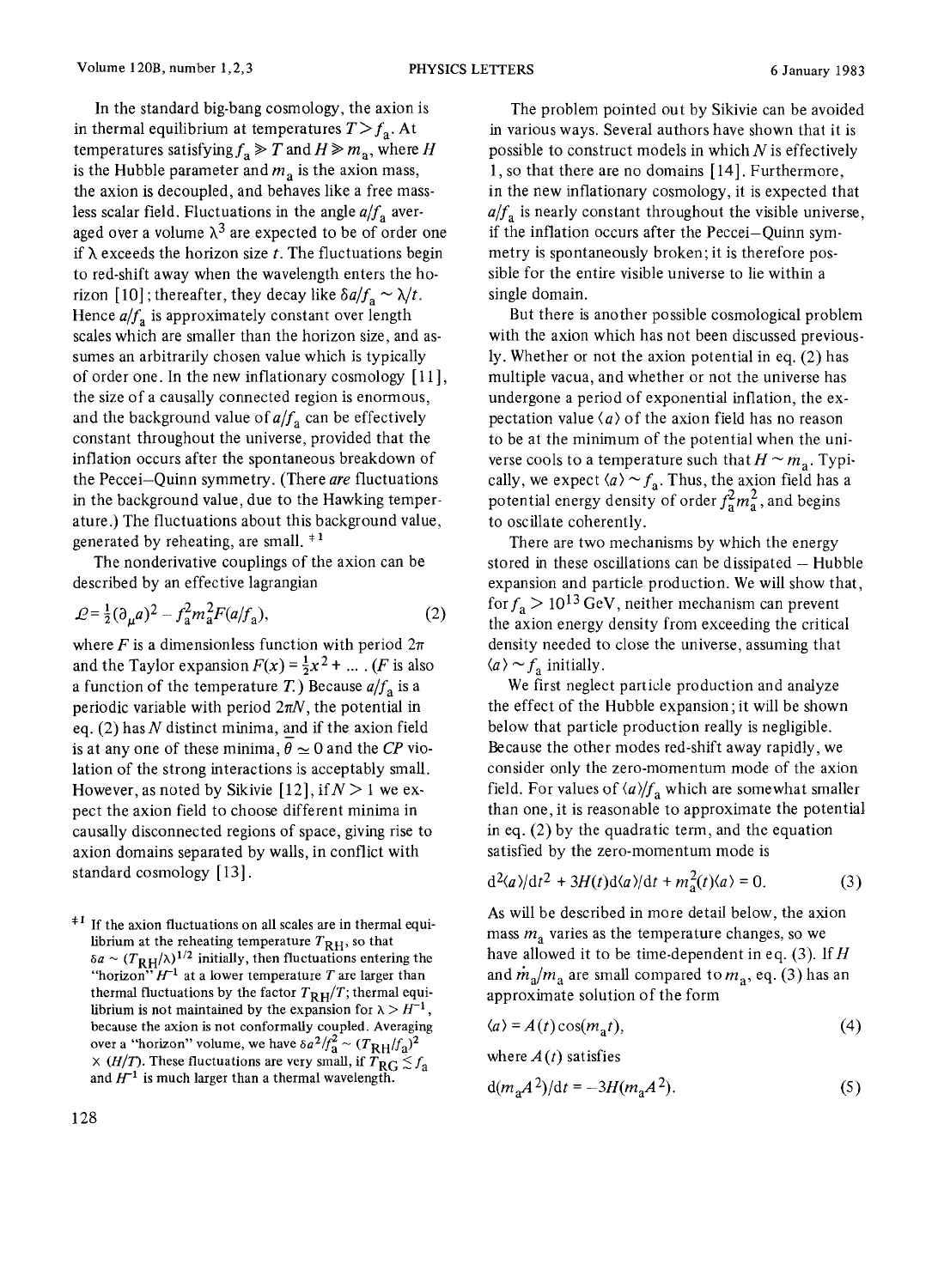Eq. (5) can be integrated, giving

$$
(m_a A^2)_f / (m_a A^2)_i = (R_f / R_i)^{-3}, \qquad (6)
$$

where  $R$  is the Robertson-Walker scale factor. This result has a simple interpretation. The zero-momentum mode of the axion field has energy density  $\rho_a$  =  $\frac{1}{2}m_a^2A^2$ , and may be regarded as a coherent state of axion particles at rest with number density  $n_a$  =  $\frac{1}{2}m_{\alpha}A^{2}$ . Eq. (6) says that the number of zero-momentum axions per comoving volume in the expanding universe is conserved. This statement is true because we have aeglected axion interactions and have assumed that  $m_a(t)$  is so slowly varying that no additional axions can be produced. Eq. (6) begins to ap $p$ ly where the axion Compton wavelength comes within the "horizon"  $H^{-1}$ .

Using eq. (6), we can derive an expression for the axion energy density  $\rho_a$  as a function of the photon temperature  $T_f$ ,

$$
\rho_{\rm a} = \frac{1}{2} (m_{\rm a})_{\rm i} (m_{\rm a})_{\rm f} f_{\rm a}^2 (N_{\rm f}/N_{\rm i})^{3/4} (T_{\rm f}/T_{\rm i})^3 (A_{\rm i}/f_{\rm a})^2. \tag{7}
$$

Here  $N$  is the effective number of spin degrees of freedom, and the factor  $(N_f/N_i)^{3/4}$  quantifies the effect of photon heating as the degrees of freedom freeze out. The amplitude  $A$  begins to decay according to eq. (6) when  $m_a(t) \sim 3H(t)$ . Thus we expect that  $A_i/f_a$  is of order one when  $T_i$  is chosen to satisfy

$$
m_{\rm a}(T_{\rm i}) \sim 3H = (24\pi G\rho)^{1/2} = 39T_{\rm i}^2/m_{\rm p},\tag{8}
$$

where  $m_p = 1.2 \times 10^{19}$  GeV is the Planck mass. [The radiation species contributing to  $\rho$  in eq. (8) are assumed to be photons, gluons, three neutrinos, two charged leptons, and three quark flavors.] If the temperature  $T_f$  is much smaller than the electron mass, we have  $(N_f/N_i)^{3/4} \sim 0.13$ , recalling that neutrinos decouple before electron-positron annihilation. Therefore, combining (7) and (8) yields

$$
\rho_a \simeq 2.5(f_a/m_p)(m_a f_a/T_i) T_f^3 (A_i/f_a)^2, \tag{9}
$$

where  $m_a$  is now the zero temperature value of the axion mass, and  $A_i/f_a$  is expected to be of order one.

To proceed with the evaluation of  $\rho_a$  using (9), we must solve eq. (8) for  $T_i$ ; first we need to derive an expression for  $m_a(T)$ . A global rotation of  $a/f_a$  is equivalent to a rotation of the QCD angle  $\theta$ . Therefore, the axion mass can be calculated in terms of the  $\theta$ -dependent free energy density as

$$
m_a^2(T) = (1/f_a^2) d^2 F(T, \theta) / d\theta^2 \vert_{\theta=0}.
$$
 (10)

At high temperature, the  $\theta$ -dependent part of the free energy density can be computed in the dilute-instanton-gas approximation. Using the methods of ref. [15], we find, for QCD with three quark flavors,

$$
m_a(T) \sim (2 \times 10^{-2}) (\Lambda^2 / f_a) (m_u m_d m_s / \Lambda^3)^{1/2}
$$
  
 
$$
\times (\Lambda / \pi T)^4 [9 \ln(\pi T / \Lambda)]^3, \qquad (11)
$$

where  $m_{\text{u.d.s}}$  are the quark masses, and  $\Lambda \sim 200 \text{ MeV}$ is the QCD scale factor.

At low temperature, the chiral symmetries of QCD are spontaneously broken, and the axion mass must be computed using the methods of current algebra; rotating  $\theta$  causes the quark condensate to rotate also. Generalizing the calculation of ref. [16], the result is

$$
m_{\rm a} = (1/f_{\rm a}) [m_{\rm u} m_{\rm d}]^{1/2} / (m_{\rm u} + m_{\rm d})] f_{\pi} m_{\pi},\tag{12}
$$

assuming  $m_{u,d} \ll m_s$  and choosing  $f_{\pi}$  = 93 MeV. To find the axion energy density today, we combine (9) and (12), making the substitutions  $T_f = 2.7$  K and  $(m_{\rm u}m_{\rm d})^{1/2}/(m_{\rm u}+m_{\rm d}) \sim 0.5$ . After dividing by the critical density,  $\rho_c \sim 2 \times 10^{-29} h^2 g \text{ cm}^{-3}$ , we obtain

$$
\Omega_{\rm a} = \rho_{\rm a}/\rho_{\rm c}
$$

$$
= 107(fa/mp)(200 MeV/Ti)(Ai/fa)2h-2,
$$
 (13)

where  $h$  is the Hubble constant in units of 100 km  $\sec^{-1}$  Mpc<sup>-1</sup>. By solving (8) and (11), we find that  $T_i$  is a slowly decreasing function of  $f_a/m_p$  which takes the value  $T_i \sim 4\Lambda \sim 800$  MeV for  $f_a/m_p \sim$  $4 \times 10^{-7}$ . Therefore, the axion energy density exceeds the critical density unless

$$
f_{\rm a} \lesssim 4 \times 10^{12} \,\text{GeV},\tag{14}
$$

if  $A_i/f_a$  is of order one. This bound is our main result.

It has been implicit in the above discussion that the change in  $m<sub>a</sub>$  during the chiral phase transition can be regarded as adiabatic. The assumption is valid if the chiral phase transition is second-order in the chiral symmetry limit, for it is then very weakly firstorder in the presence of small non-zero quark masses. If the phase transition actually occurs suddenly, however,  $\Omega_a$  is larger by about a factor of four, and the limit on  $f_a$  is correspondingly more stringent,  $f_{\rm a} \lesssim 10^{12}$  GeV. Other sources of uncertainty are the Hubble constant h and the QCD parameter  $\Lambda$  = (200)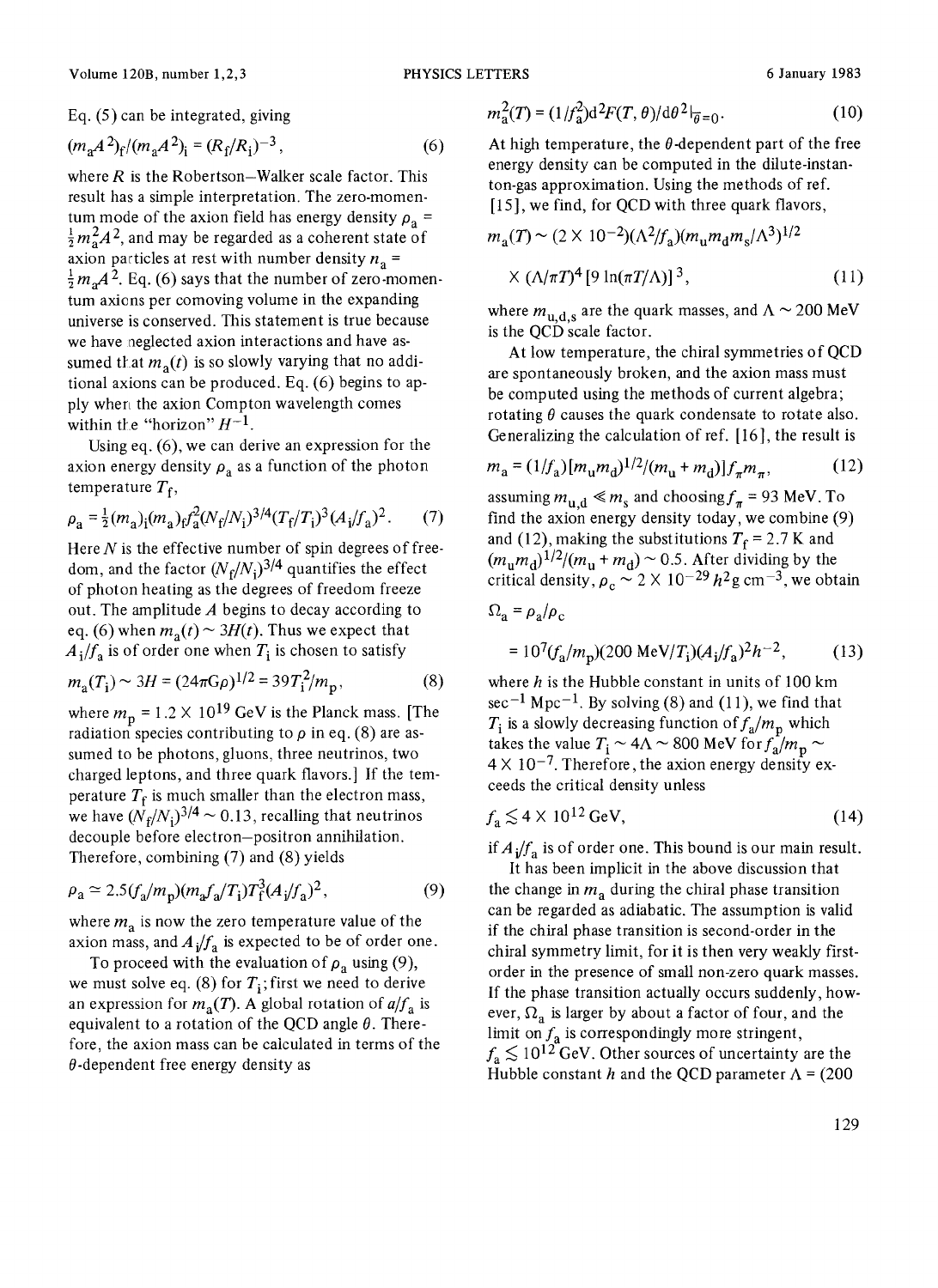MeV) $\lambda$ . Roughly, our result is  $f_a \lesssim (4 \times 10^{12} \text{ GeV})$  $\times h^2\lambda^{3/4}$ .

It should also be noted that (14) was derived by assuming the initial value of  $\langle a \rangle / f_a$  to be of order one. In a conventional cosmological scenario, there are large fluctuations in  $a/f_a$  over distances exceeding the horizon size. The axion energy density begins to behave like nonrelativistic matter when the axion Compton wavelength comes within the horizon, and it is unavoidably true that at this time the energy density stored in the nonrelativistic axion modes is of order  $f_a^2 m_a^2$ <sup>+2</sup>. In an inflationary cosmology in which the inflation occurs after the Peccei-Quinn symmetry is spontaneously broken, however,  $a/f_a$  can be approximately constant throughout the visible universe. If its arbitrarily chosen value, which we expect to be of order one, happens to be small, the bound on  $f_a$ can be relaxed. For example, if  $f_a \sim 10^{15}$  GeV, the axion energy density is acceptably small for  $(A_i/f_a)^2 \lesssim 10^{-3}$ <sup>+3</sup>. Thus, for the value of  $f_a$  suggested by grand unified theories, we are faced with a naturalness problem which is not quite so severe as the strong *CP* problem that the invisible axion is intended to solve.  $*4$ 

Let us now examine whether the axion energy density can be dissipated by particle production [18]. Naively, particle production is insignificant, because the invisible axion with  $f_a \gtrsim 10^9$  GeV has a lifetime

- $*<sup>2</sup>$  Another means of dissipating the axion energy density has been discussed by Vilenkin and Everett [17]. They propose that nearly all of the energy density is carried by oscillating pieces of domain wall bounded by strings, and that these oscillations are damped by the emission of gravitational radiation. We expect that their mechanism can actually dissipate only a small fraction of the axion energy density, and have ignored it in our discussion.
- <sup> $\pm 3$ </sup> Reheating does not much affect  $A_i/f_a$ . If  $T_i$  is the temperature at which the axion Compton wavelength becomes comparable to the "horizon" size  $H^{-1}$ , the fluctuations averaged over a "horizon" volume are  $\delta a^2/f_a^2 \sim (T_{\rm RH}/f_a)^2$  $\times$  (40T<sub>i</sub>/m<sub>p</sub>), which is quite small for  $\overline{T}_{\text{RH}} \lesssim \overline{f}_a$ .
- <sup>#4</sup> The grand unified axion may be made acceptable in yet another way, if inflation is used to avoid axion domain walls. In a model in which the PQ symmetry is spontaneously broken at the GUT scale, we actually expect  $f_a \sim (10^{15} \text{ GeV})/N$ , where  $Z_N$  is the subgroup of U(1)<sub>PQ</sub> which is not explicitly broken by nonperturbative QCD effects. We can make  $N$  large by incorporating into the model many superheavy fermions with PQ charges; for N sufficiently large, the constraint (14) can be satisfied.

which far exceeds the age of the universe. However, the oscillating axion field represents a coherent space consisting of a large density of zero-momentum axions, and one wonders whether coherence effects can greatly amplify the rate at which this state decays. We will show that in fact the cosmological red shift prevents such coherence effects from substantially reducing the axion energy density.

The two-photon decay mode of the axion, which is the dominant one at zero temperature, is forbidden for an axion at rest when  $T \gtrsim 6 \text{ keV} (10^9 \text{ GeV}/f_a)^{2/3}$ , because the electron plasma frequency exceeds the photon energy  $\frac{1}{2}m_a$ . At higher temperatures, the dominant process that destroys zero-momentum axions is the  $4a \rightarrow 2a$  process, in which the energy of four zero-momentum axions is transferred to two axions with  $E = 2m_a$ ; this energy can subsequently red-shift away harmlessly. The  $4a \rightarrow 2a$  process causes the axion zero-momentum mode to decay at the net rate

$$
\Gamma_{4a \to 2a} \sim (m_a^3 / f_a^2) (A / f_a)^6 n_{2m_a},
$$
\n(15)

where  $n_{2m_3}$  is the occupation number for the  $E =$  $2m<sub>a</sub>$  modes. (This is the difference of the 4a  $\rightarrow$  2a rate and the rate for the inverse process.) In standard cosmology we expect  $n_{2m_a} \sim f_a^2/3m_a^2$  while  $H \gtrsim 2m_a$ . (In an inflationary scenario,  $n_{2m_a}$  is much smaller.) Subsequently,  $n_{2m_2}$  and A begin to decrease rapidly because of the Hubble expansion. Therefore,  $\Gamma_{4a\rightarrow 2a}$ never becomes as large as H, and the  $4a \rightarrow 2a$  process cannot significantly deplete the axion zero-momentum mode.

Eventually, the universe cools to the point where the two-photon decay mode of the axion is allowed. At this point, were it not for the cosmological red shift, induced emission would cause the  $E = \frac{1}{2}m_a$ photon modes to grow exponentially like  $e^{\Gamma t}$  where [19]

$$
\Gamma \sim \alpha (A/f_a) m_a. \tag{16}
$$

But this exponential growth is blocked by the redshift if  $\Gamma \tau \lesssim 1$ , where  $\tau \sim \Gamma(HM_A)^{-1}$  is the time required for the band of width  $\Gamma$  of growing modes to be red-shifted by an amount of order  $\Gamma$ . The condition

$$
\Gamma \tau \sim \alpha^2 (A/f_a)^2 m_a H^{-1} \lesssim 1 \tag{17}
$$

is well satisfied at all times. Thus, the photon modes do not grow exponentially, and the net  $a \rightarrow \gamma \gamma$  decay rate of the axion is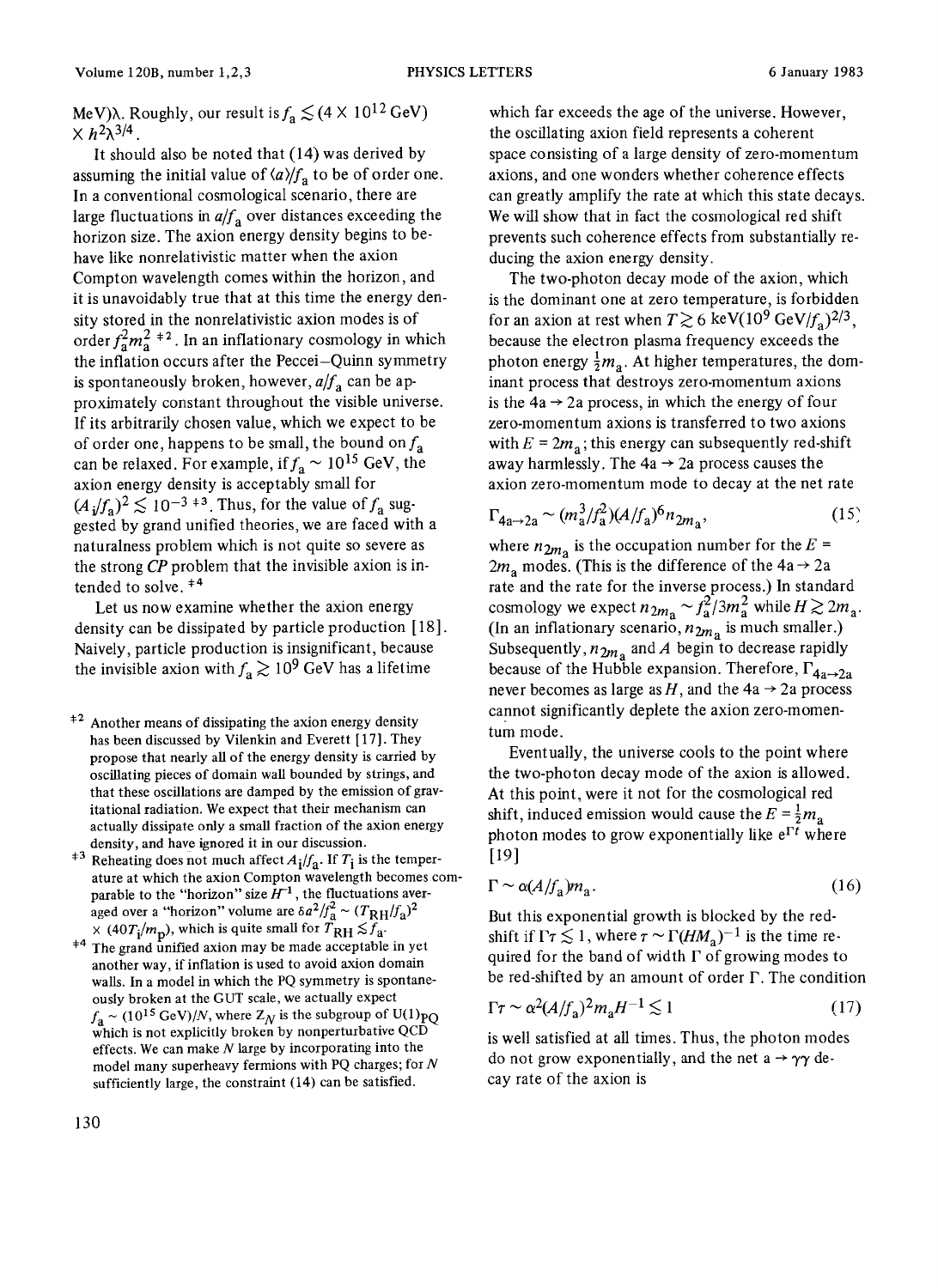$$
\Gamma_{a\to\gamma\gamma} \sim \alpha^2 (m_a^3 / f_a^2) n_\gamma
$$
  
 
$$
\sim 10^{-24} \text{ yr}^{-1} (10^9 \text{ GeV} / f_a)^5 n_\gamma,
$$
 (18)

where  $n_{\gamma}$  = [exp( $m_{\rm a}/2T$ ) - 1]<sup>-1</sup> is a thermal occupation number. The axions produced in the early universe are still around.

The axion field is still oscillating coherently today, but with a very small amplitude. From eq. (9) we can deduce that, when the photon temperature is 2.7 K, the amplitude is

$$
A/f_a \sim 10^{-22} (f_a/10^9 \,\text{GeV})^{1/2} (100 \,\text{MeV}/T_i)^{1/2} (A_i/f_a).
$$
\n(19)

Therefore, although  $\bar{\theta}$  is still oscillating today with frequency  $m_a$ , the *CP* violation in the strong interactions is extremely small; the Peccei-Quinn mechanism works. (Actually, the *CP* violation in the weak interactions shifts the minimum of the axion potential to  $\bar{\theta} \sim 10^{-14}$ , in the Kobayashi-Maskawa [20] model.)

The astrophysical and cosmological constraints on the axion together require  $10^9 \text{ GeV} \lesssim f_a \lesssim 10^{12} \text{ GeV};$ if we wish to solve the strong *CP* problem by the Peccei-Quinn mechanism, there must be a symmetrybreaking scale in that range. Could the new physics associated with this symmetry-breaking scale be experimentally accessible? One possibility is that there are other flavor symmetries, besides the Peccei-Ouinn U(1) symmetry, which are spontaneously broken at the scale  $f_a$ . Thus there may be other very weakly coupled Goldstone bosons besides the axion, perhaps including ones with generation nondiagonal couplings. For example, if  $f_a \sim 10^{11}$  GeV, the branching ratios for  $\mu \rightarrow e\phi$  and  $K^+ \rightarrow \pi^+\phi$ , where  $\phi$  is a Goldstone boson, may not be far below current experimental limits.

If  $f_a$  is of order 10<sup>12</sup> GeV, we are led to entertain the possibility that axions make up a significant part of the dark matter of the universe. An axion gas with  $\Omega_a \sim 1$  behaves like dust; it is nondissipative and pressureless.  $\ast$ <sup>5</sup> Fluctuations in the axion energy

+5 The energy-momentum tensor of a *coherent* axion gas includes an oscillating pressure term, proportional to cos *2mat ,* which *averages* to zero. But it can be shown by explicit calculation that small fluctuations in the axion energy density grow like  $t^{2/3}$  when the universe is dominated by axions; this is the same behavior as for nonrelativistic matter.

density can begin to grow when the universe becomes matter dominated by axions at  $T \sim 10$  eV, and these fluctuations can act as a seed for galaxy formation when ordinary matter decouples from radiation at  $T \sim 0.3$  eV.

Results very similar to ours have been obtained by Abbott and Sikivie [2]. We thank them, S. Hawking and A. Vilenkin for very helpful conservations. This research has been supported in part by the National Science Foundation under Grants. No. PHY77-22864 and PHY77-27084, and by the Department of Energy under Contract No. DE-ACO3-81ER40050.

*Notes added.* The astrophysical bound on  $f_a$  derived in ref. [8] has been reexamined by Fukugita et al. [22] who claim that the actual limit is  $f_a \gtrsim$  $4 \times 10^7$  GeV.

The result eq. (12) was previously derived by Dine et al. in ref. [6].

## *References*

- [1] G. 't Hooft, Phys. Rev. Lett. 37 (1976) 8;Phys. Rev. D14 (1976) 3432; C.G. Callan, R.F. Dashen and D.J. Gross, Phys. Lett. 63B (1976) 334; R. Jackiw and C. Rebbi, Phys. Rev. Lett. 37 (1976) 177.
- 
- [2] W.B. Dress et al., Phys. Rev. D15 (1977) 9. [3] V. Baluni, Phys. Rev. D19 (1979) 2227; R.J. Crewther et al., Phys. Lett. 88B 1979) 123.
- [4] R. Peccei and H. Quinn, Phys. Rev. Lett. 38 (1977) 1440.
- [5] S. Weinberg, Phys. Rev. Lett. 40 (1978) 223; F. Wilczek, Phys. Rev. Lett. 46 (1978) 279.
- [6] J.E. Kim, Phys. Rev. Lett. 43 (1979) 103; M. Dine, W. Fischler and M. Srednicki, Phys. Lett. 104B (1981) 199.
- [7] M.B. Wise, H. Georgi and S.L. Glashow, Phys. Rev. Lett. 47(1981) 402.
- [8] D. Dicus et al.,Phys. Rev. D18 (1978) 1829.
- [9] H. Georgi and S.L. Glashow, Phys. Rev. Lett. 32 (1974) 438; H. Georgi, H. Quinn and S. Weinberg, Phys. Rev. Lett.
- 33 (1974) 451. [10] A. Vilenkin, Phys. Rev. Lett. 48 (1982) 59.
- [11] A. Guth, Phys. Rev. D23 (1981) 347; A.D. Linde, Phys. Lett. 106B (1982) 389; A. Albrecht and P.J. Steinhardt, Phys. Rev. Lett. 48 (1982) 1220.
- [12] P. Sikivie, Phys. Rev. Lett. 48 (1982) 1156.
- [13] Ya.B. Zeldovich, I.Yu. Kobzarev and L.B. Okun, Zh. Eksp. Teor. Fiz. 67 (1974) 3.